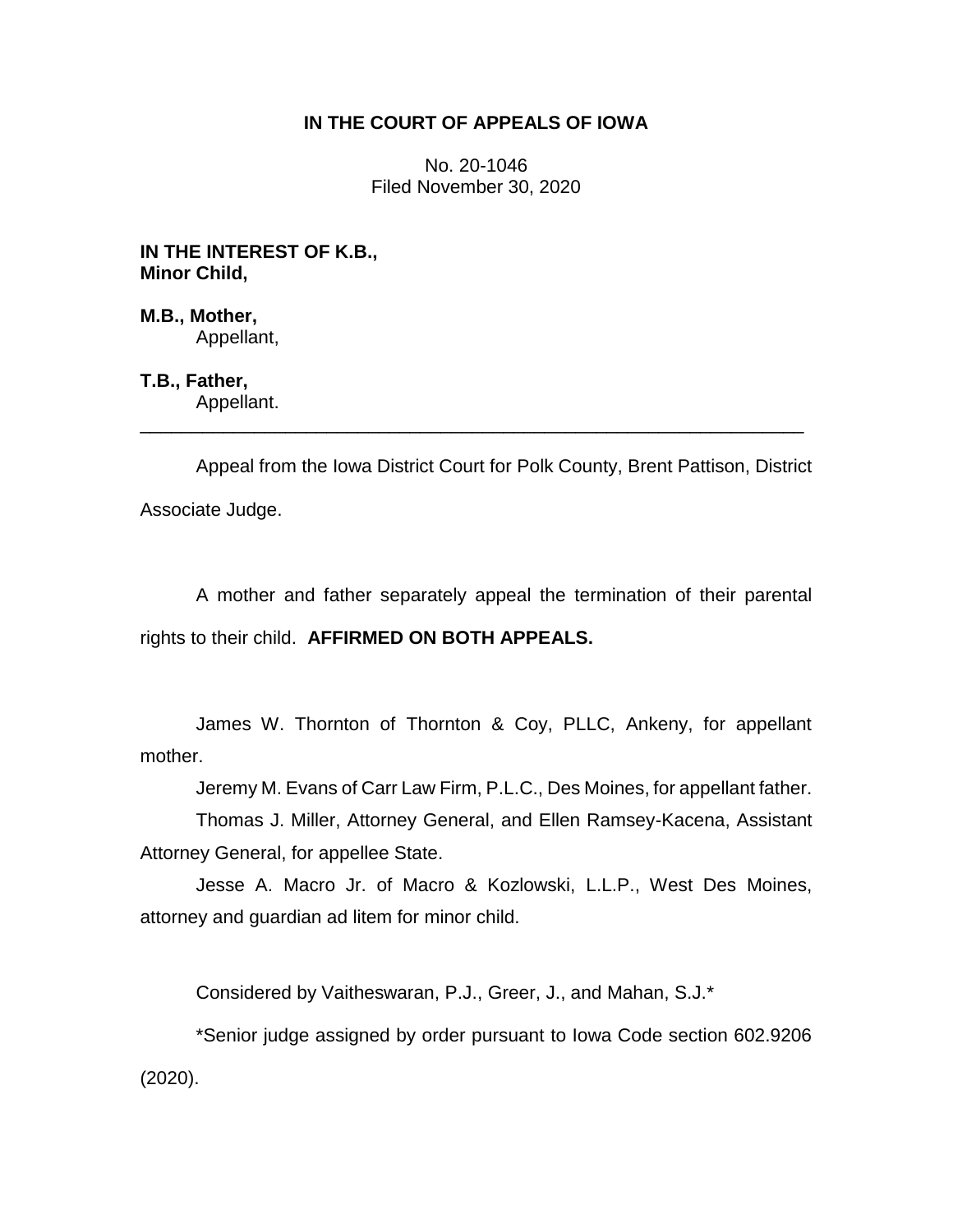#### **MAHAN, Senior Judge.**

 $\overline{a}$ 

A mother and father separately appeal the termination of their parental rights to their child, K.B., born in 2018. Both challenge the juvenile court's refusal to grant a six-month extension and argue termination was not in the child's best interests. The mother also challenges the court's denial of her motion to continue for an in-person hearing. We affirm on both appeals.

# *I***.** *Background Facts and Proceedings*

The mother and father each have a history of use of illegal substances since their early teenage years. Their family came to attention of the department of human services due to concerns about the mother's use of methamphetamine and heroin during her pregnancy with K.B. and after the child's birth in September 2018.<sup>1</sup> In November 2018, the mother and child were living with the maternal grandmother, and the mother intended to reenter residential treatment when a spot became available; the father was incarcerated for "drug related reasons." The juvenile court ordered the child to remain in the mother's custody so long as she continued to reside with the maternal grandmother and complied with drug treatment. On January 2, 2019, upon the mother testing positive for methamphetamine, the court entered an ex parte order placing the child with the maternal grandmother and ordering the mother to vacate the home "until there is assurance that she has begun and is active in treatment and recovery." The child was adjudicated in need of assistance and has remained in the grandmother's care since his removal from the mother's care.

 $1$  The department issued founded child abuse reports against the mother stemming from her drug use while caring for the newborn.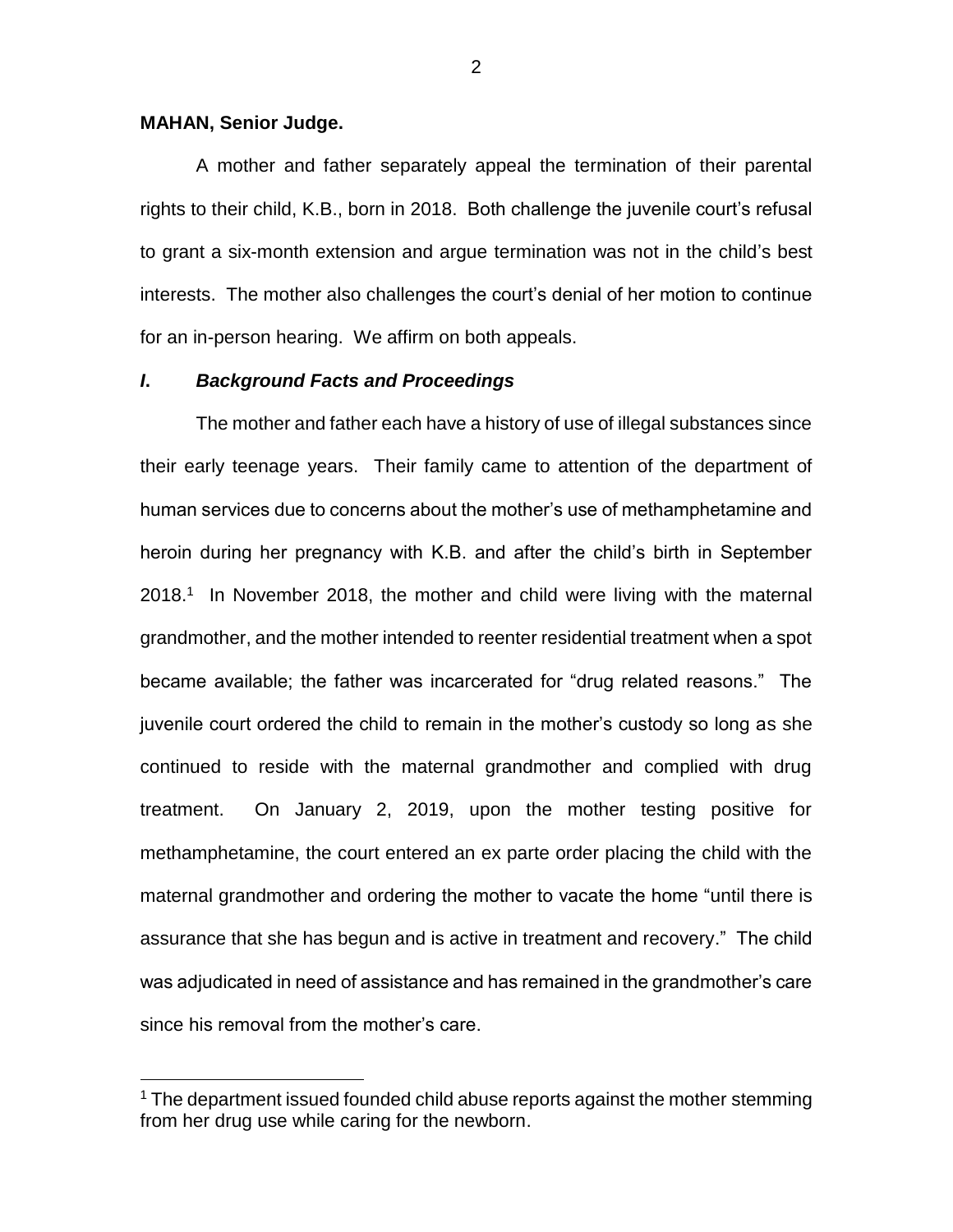At the time of the dispositional hearing in March, the mother was in inpatient treatment and the father was released on probation and in contact with the department to establish visits with the child. At the time of the review hearing in July, the mother had been unsuccessfully discharged from treatment and the father was in outpatient treatment and attending supervised visits with the child. At the time of the permanency hearing in October, the mother had successfully completed inpatient treatment but did "not closely follow[ ] an aftercare plan" and had tested positive for methamphetamine. The father admitted to overdosing on heroin, which was a violation of his probation; he had thereafter entered a treatment facility but was arrested "due to ongoing use" in the facility. The department noted that although the parents were "engaged in services," they had not "demonstrated a pattern of consistent sobriety" or "made the progress necessary in this case to believe that with additional time they would be in a healthy place to safely and adequately care for [the child]." The court directed the State to institute termination proceedings.

The termination hearing took place in June 2020. The record before the juvenile court indicated the child had been removed since January 2019, and any visits with the parents had been fully supervised. The mother was "not actively engaged" in substance-abuse or mental-health treatment, "report[ed] staying at a few different locations," and had little contact with the department. The father had been sober since his arrest on October 17, 2019, and in December 2019, he had been admitted to the Teen Challenge program per the terms of his probation. He was nearing the "reentry phase" of the program, which he described as "kind of a halfway house." His anticipated discharge date into the community is December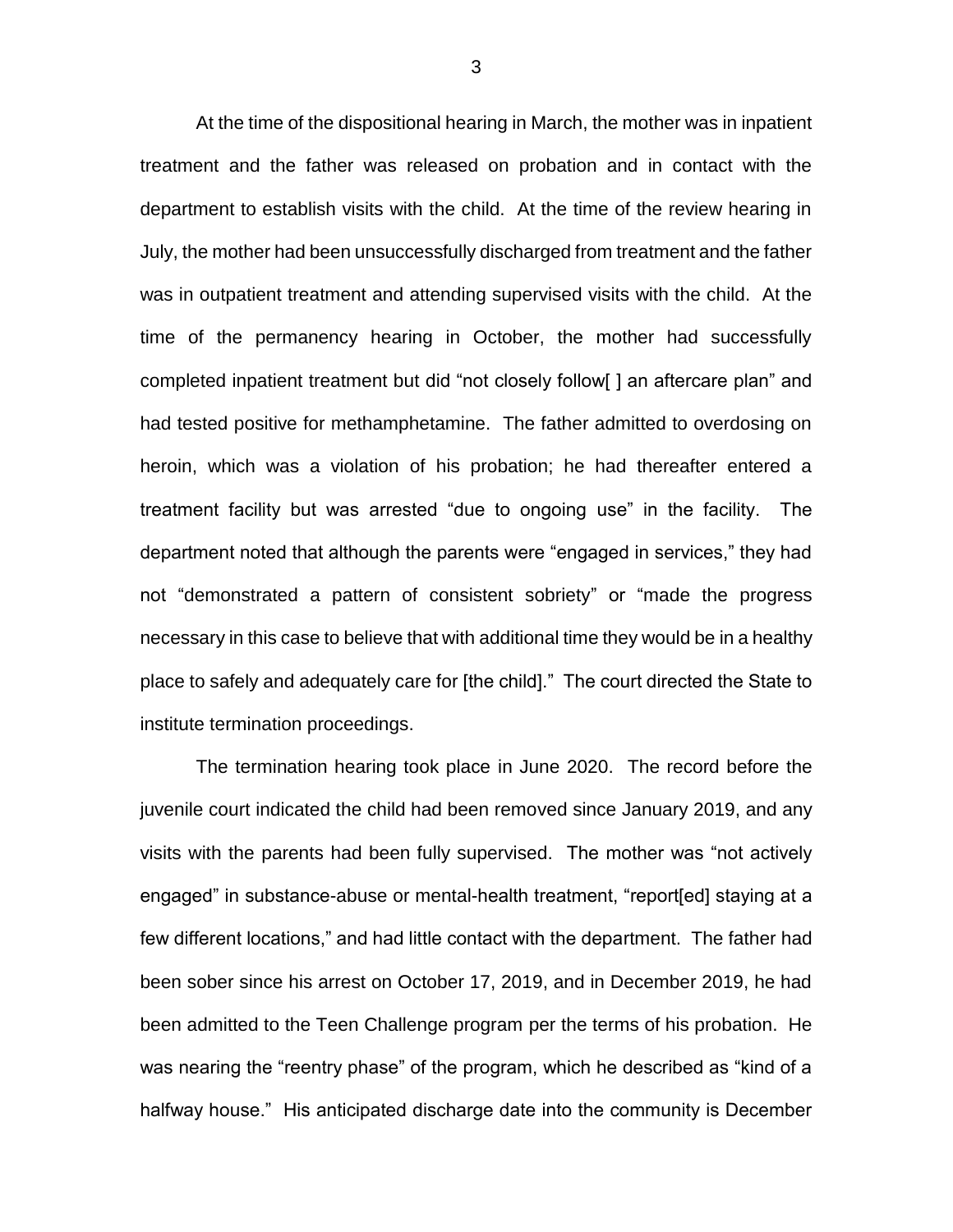19, 2020. The father requested an extension, explaining he was "going to walk out of this place a changed man, a complete 180," and he believed the child could be returned to his care upon his release.

The guardian ad litem and department caseworker recommended termination of parental rights. The guardian ad litem noted the efforts being made by the parents but stated "a child should not wait indefinitely for his parents to remedy their situations, problems, deficiencies, whatever it may be, and that delay is not always or is never a good thing for a young child." The department noted the child was "thriving" in his placement with the maternal grandmother, who was "willing and able to provide [the child] permanency through adoption."

In July 2020, the court entered its order terminating parental rights pursuant to Iowa Code section 232.116(1)(h) (2019). The mother and father separately appeal.

#### *II***.** *Standard of Review*

Appellate review of termination-of-parental-rights proceedings is de novo. *In re L*.*T*., 924 N.W.2d 521, 526 (Iowa 2019). Our primary consideration is the best interests of the child, *In re J*.*E*., 723 N.W.2d 793, 798 (Iowa 2006), the defining elements of which are the child's safety and need for a permanent home. *In re H*.*S*., 805 N.W.2d 737, 748 (Iowa 2011). We review the denial of a motion to continue for an abuse of discretion, which occurs "when 'the decision is grounded on reasons that are clearly untenable or unreasonable,' such as 'when it is based on an erroneous application of the law.'" *In re A*.*H*., \_\_\_ N.W.2d \_\_\_, \_\_\_, 2020 WL 4201762, at \*3 (Iowa Ct. App. 2020) (quoting *In re M*.*D*., 921 N.W.2d 229, 232 (Iowa 2018)).

4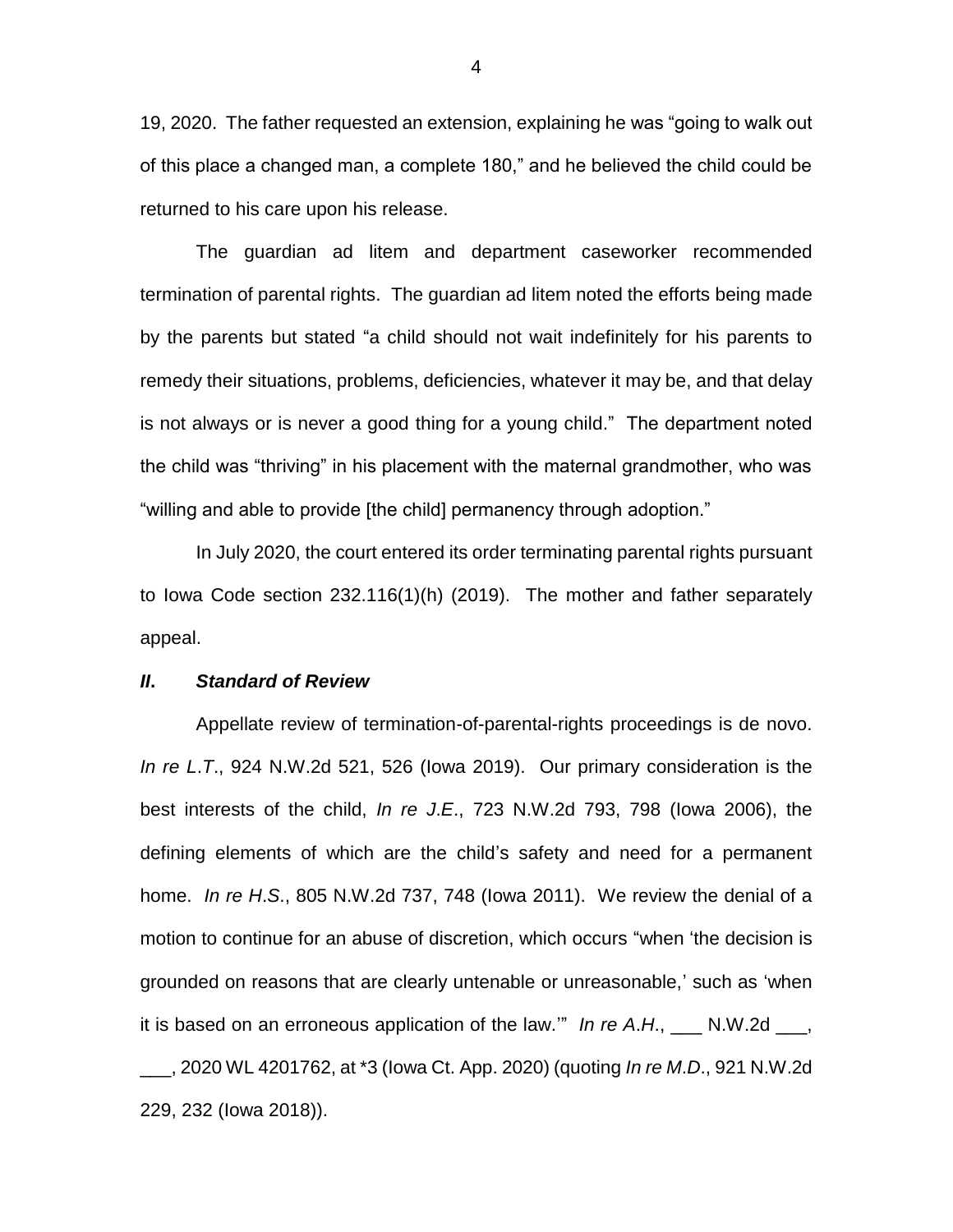# *III***.** *Discussion*

Neither the mother nor the father challenge the sufficiency of the evidence supporting the statutory grounds authorizing termination, so we need not address the first step of the three-step termination framework. *See In re P.L.*, 778 N.W.2d 33, 40 (Iowa 2010). Instead, both challenge the juvenile court's refusal to grant a six-month extension so they could continue working toward reunification with K.B. and argue termination was not in the child's best interests. The mother also contends the court "erred in not continuing the termination hearing . . . so that the parties could appear in person." We address these claims in turn.

### *A*. *Additional Time*

Iowa Code section 232.104(2)(b) allows the district court to continue temporary placement of a child for six months provided the court is able to conclude the need for removal will no longer exist at the end of the six-month period. With regard to the mother, she had been receiving services for nearly two years yet there had not been any resolution to the concerns initially raised. As the juvenile court noted, the mother "did not really dispute" that the child "cannot be returned to [her] custody . . . due to her unresolved mental-health and substanceabuse issues, as well as her lack of overall stability." And aside from those concerns, the mother was inconsistent with visits and failed to engage with caseworkers. Indeed, the juvenile court observed, "at the time of the termination hearing, [the mother] was in a less healthy and positive place than she was when the initial CINA petition was filed."

With regard to the father, the court observed that he "has been in some form of custody—jail, Bridges, Teen Challenge—related to his criminal justice system

5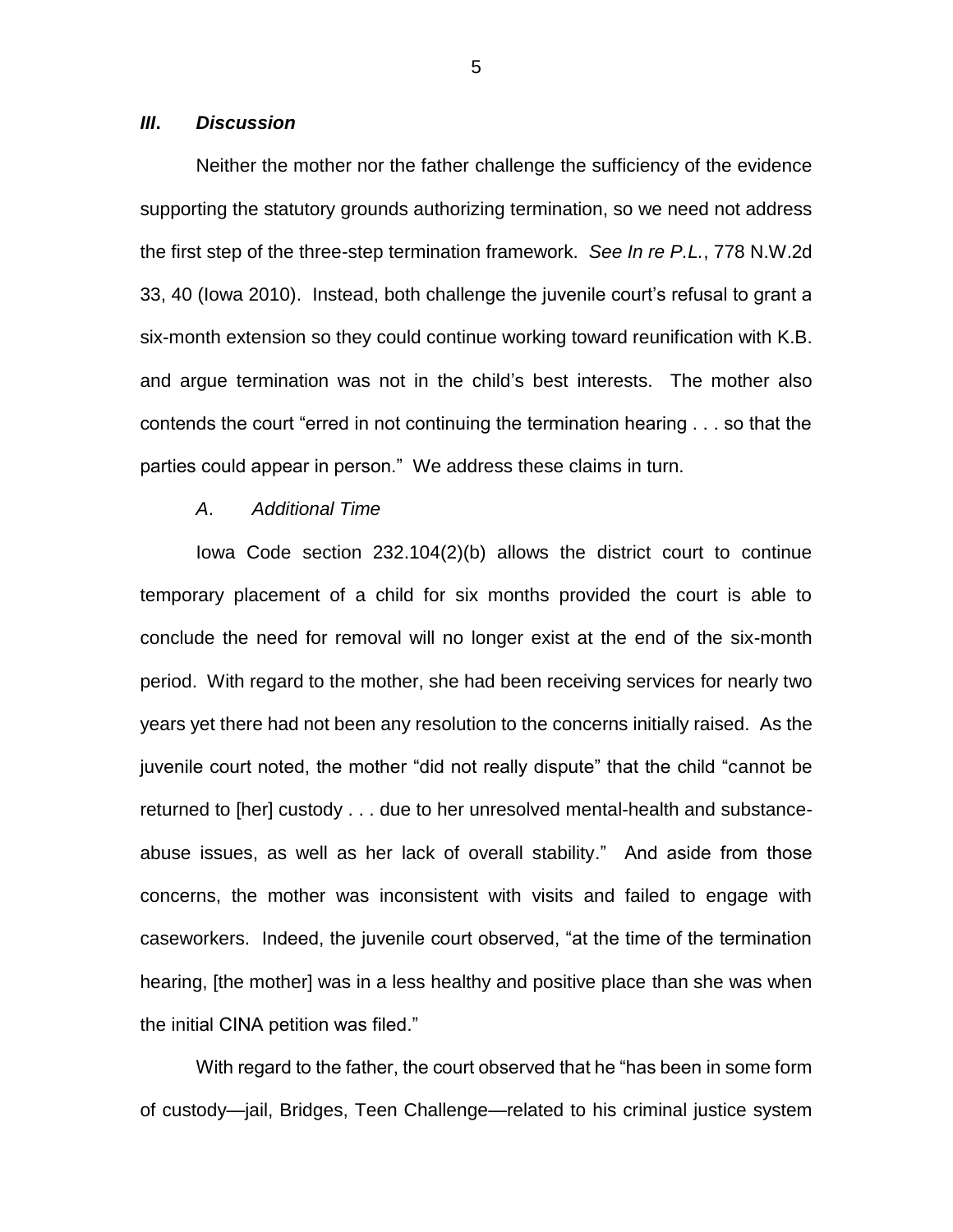involvement and substance-abuse issues, for nearly all of [K.B.]'s life." At the time of the termination hearing, the father was "still at least six months away" from completing his programming in supervised setting. The father testified he had "been through about 15, almost 20 inpatient facilities since [he] turned eighteen," and he was now twenty-four years old. We concur with the court's finding that even despite the father's sobriety and commendable progress during his current placement, "given his lengthy history of substance abuse and treatment episodes, he would have to prove he could maintain his gains in supervised settings when he returned to the community to safely parent a very young child like [K.B.]."

Unfortunately, there is little in the history of this case that would allow us to conclude the child could be placed with either parent within the next six months. Under these circumstances, we conclude additional time was not warranted. *See In re D*.*W*., 791 N.W.2d 703, 707 (Iowa 2010) ("We do not gamble with the children's future by asking them to continuously wait for a stable biological parent, particularly at such tender ages."); *see also P*.*L*., 778 N.W.2d at 41 ("It is wellsettled law that we cannot deprive a child of permanency after the State has proved a ground for termination under section 232.116(1) by hoping someday a parent will learn to be a parent and be able to provide a stable home for the child.").

#### *B*. *Best Interests*

Termination also must serve the child's best interests. *See* Iowa Code § 232.116(2). The guardian ad litem opined there is "no[ ] doubt both parents love [the child]" but K.B. "should not wait indefinitely for his parents to get their lives in order." The parents are unable to assume custody of the child now or at any time in the foreseeable future. There is no reason to delay the child the permanency

6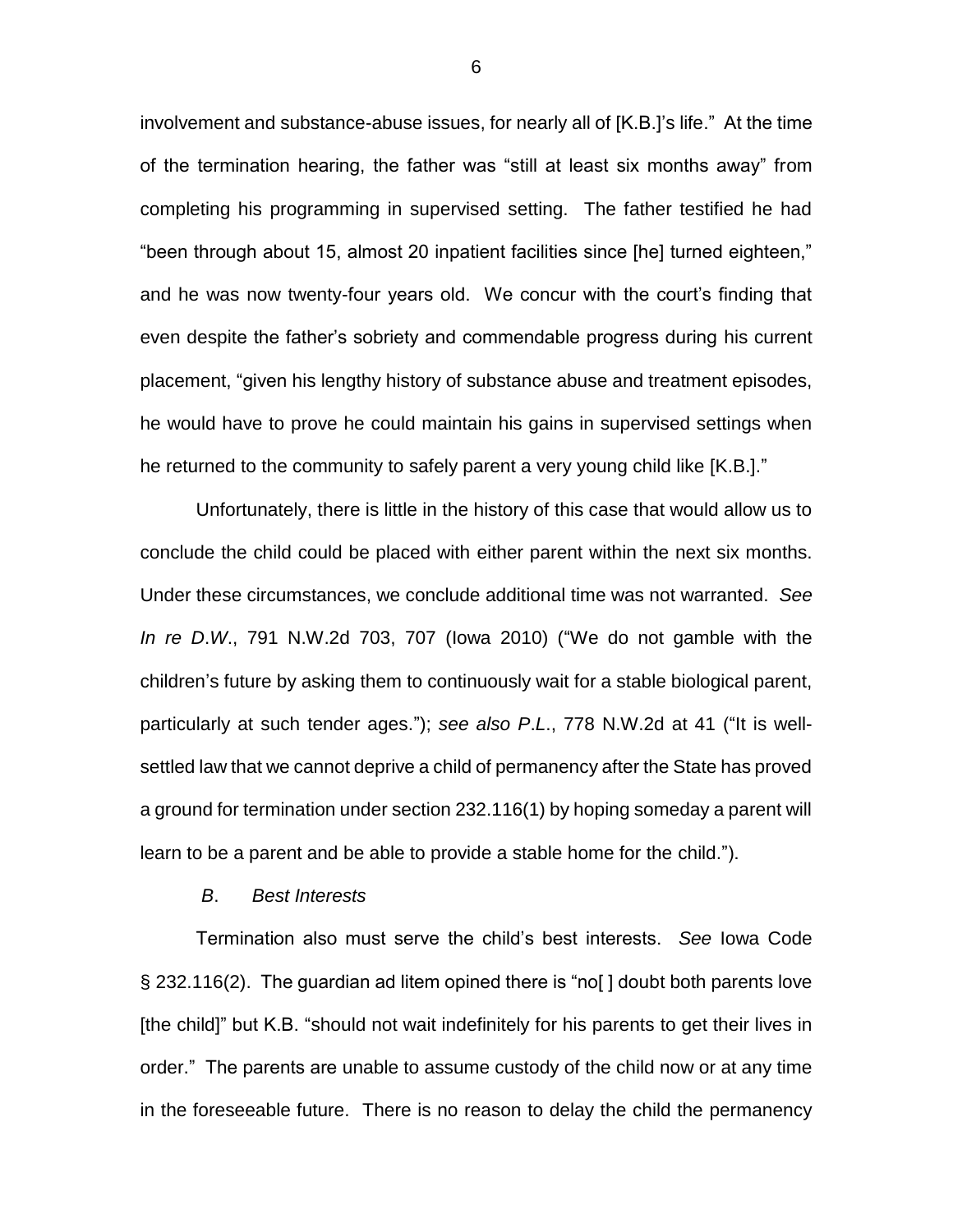he needs and deserves. For the reasons set forth above, we conclude termination is in the child's best interests, and no permissive statutory exception should be applied to preclude termination.

### *C*. *Motion to Continue*

 $\overline{a}$ 

The termination hearing took place on June 2, 2020, during a period of time when in-person proceedings were not permitted in our court system due to the COVID-19 pandemic.<sup>2</sup> Accordingly, it was ordered to be conducted by videoconference. On appeal, the mother contends, "Due process in this matter dictated that the Mother and the State's witnesses be allowed to appear in-person to be able to testify, and to be effectively cross-examined."<sup>3</sup> Therefore, she claims the court erred in not granting the motion to continue and the termination of her parental rights "should be set aside."

The State argues error was not preserved on the mother's due process claim. The termination hearing was originally scheduled for February 28, but it was continued for scheduling reasons. On March 27, the court entered an order rescheduling the hearing for June 2. On May 19, in response to the parents' requests for an in-person hearing, the guardian ad litem filed a "motion to keep current trial date," stating in part that "[a]ny delay is not in the child's best interests" and the "parents do not have a right to confront a witness in a termination matter. The [videoconference] hearing affords the parties a fair hearing and due process is met."

<sup>2</sup> COVID-19 is a virus that has created an ongoing international pandemic. *See A.H.*, \_\_\_ N.W.2d at \_\_\_, 2020 WL 4201762, at \*3, n.6.

 $3$  We observe that neither the mother nor the State called any witnesses, and the mother did not testify.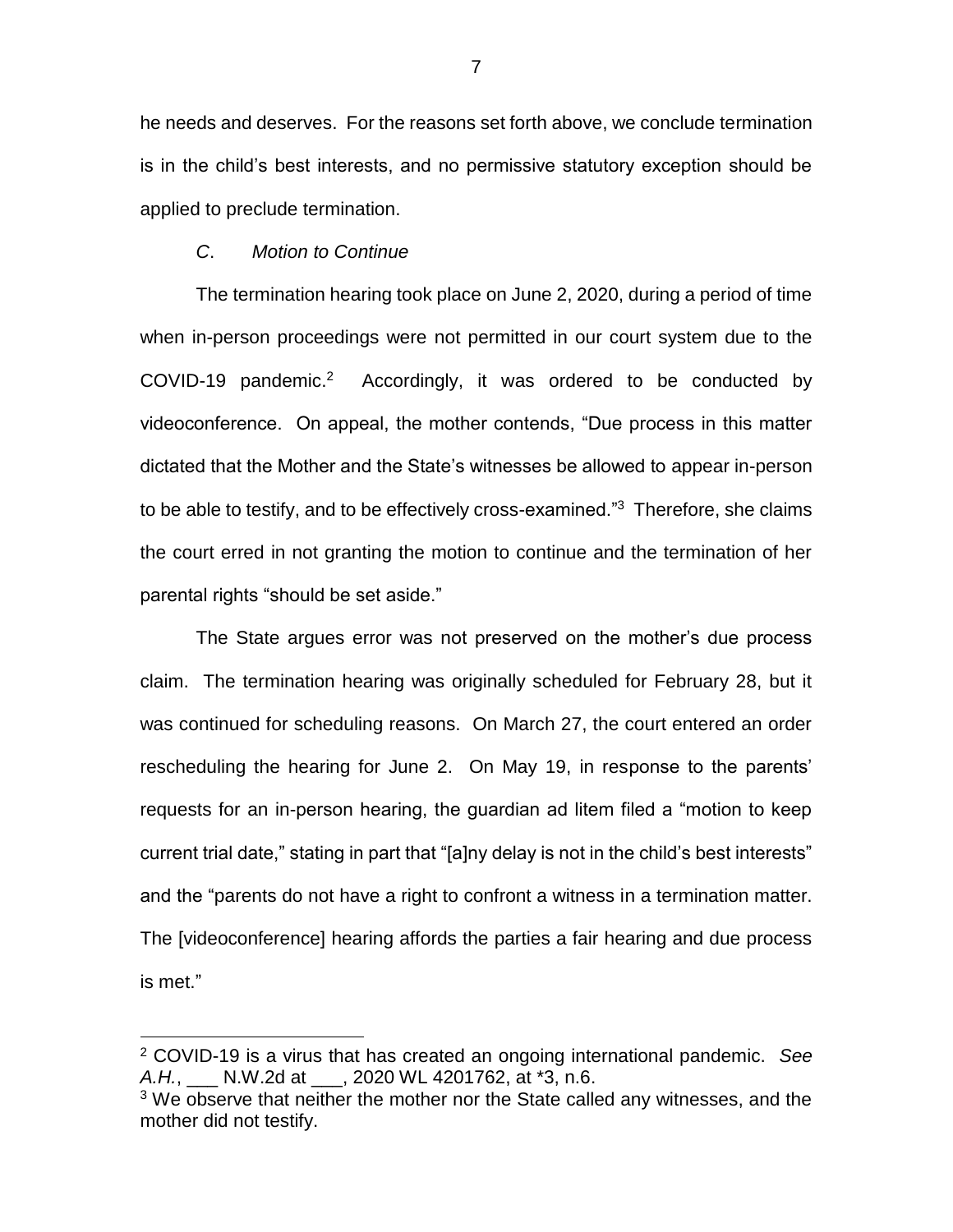Following the pretrial conference, at which the parents' attorneys were present, the court entered an order, stating: "Ultimately, all parties are in agreement that the hearing can go forward on June 2 at 9:00 a.m., and are in agreement with the hearing being held via [videoconference hearing]. A separate order will be filed with directions for participating in the hearing."

At the outset of the hearing on June 2, the mother's attorney raised the issue of the mother's "preference to have this be an in-person hearing." The court denied the request, stating: "[B]ased on our discussion at the pretrial conference, the new Supreme Court order,<sup>[4]</sup> and the length of time this case has been open, the number of times it's been continued, we are going to go forward today." Despite the mother's vague claim at the hearing, we believe the issue of due process was raised before and decided by the court in its order on the guardian ad litem's motion, so error is preserved. *See Meier v*. *Senecaut*, 641 N.W.2d 532, 537 (Iowa 2002).

 $\overline{a}$ <sup>4</sup> On April 6, the supreme court entered an order containing the following provision: Those hearings that are set between April 6, 2020 and June 15, 2020 should either be continued until after June 15, 2020 or should ONLY be conducted by video or phone conferencing. Uncontested hearings should use remote technology. Contested hearings, such as a contested adjudication hearing or termination hearing, may be conducted via remote technology if all parties agree, and thereafter file a written waiver of personal appearance or waive such appearance on the record. If one party objects to proceeding by phone, and the juvenile court believes the matter should nonetheless go forward and not be postponed, then the court can order telephonic testimony.

Iowa Supreme Ct. Supervisory Order, *In the Matter of Ongoing Provisions for Coronavirus/COVID-19 Impact on Child Welfare and Juvenile Justice Youth and Families* (Apr. 6, 2020), *available at* https://www.iowacourts.gov/collections/488/ files/1079/embedDocument/.